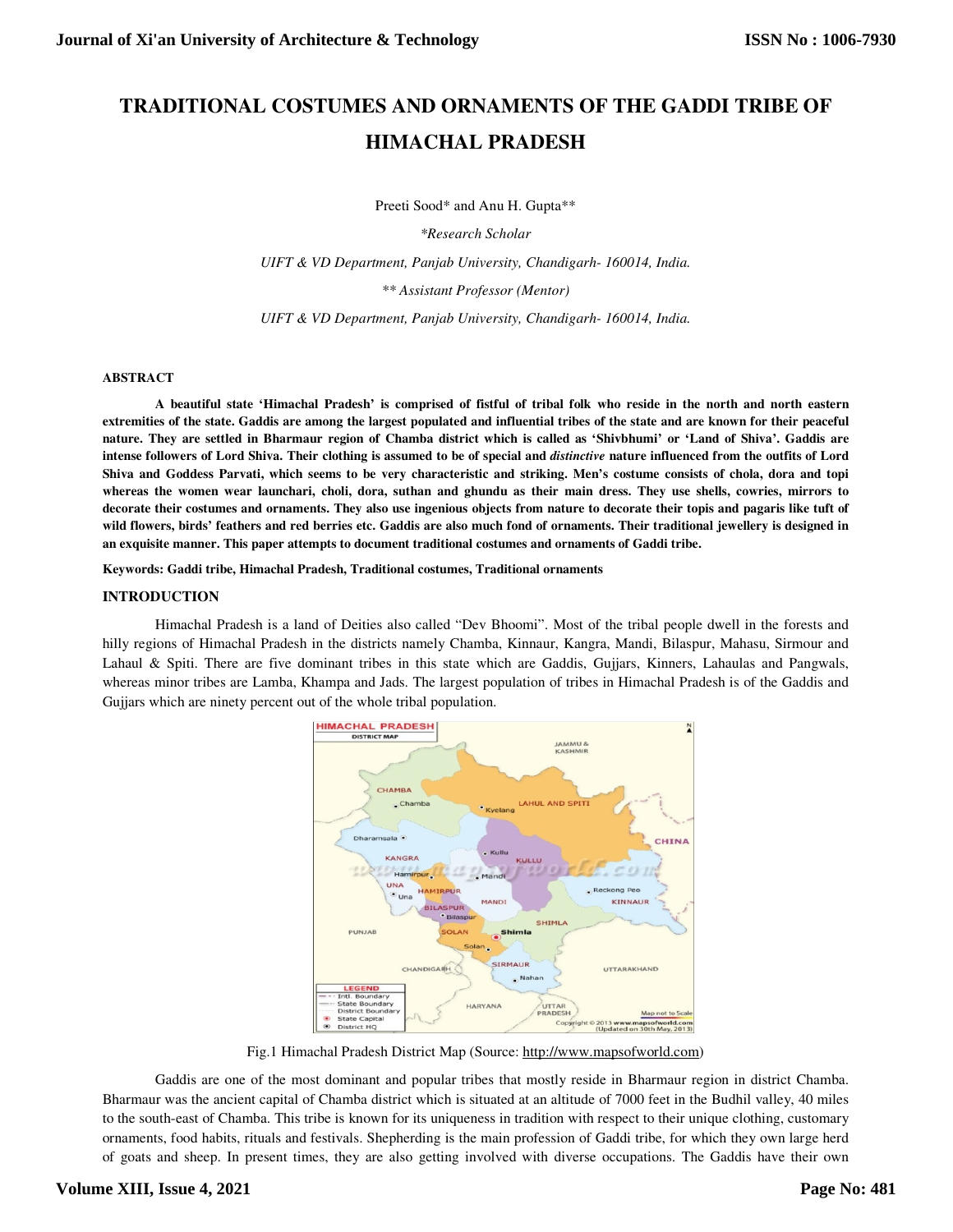village and therefore they cannot be referred to as nomads or vagabonds. However, in specific seasons the movements with goats and sheep to higher altitudes and even to the low pasture locale is a sort of conventional practice by the Gaddis. In summers, they take their cattle to pasturing extensively. As they have moved towards the plains, their literacy and economic empowerment have raised; their traditional style has undergone a change for the advancement of the tribe. They still dress up in their traditional attire during their rituals and ceremonies. Their traditional costumes are very eye-catching and prominent. Their traditional jewellery is exquisitely crafted from metals like silver and gold and embedded with either semi-precious stones or ornamented with beautiful *mina* work ( *meena/ minakari* work is an art of painting or embellishing metals with vibrant colours). They are also fond of tattoos: women especially make tattoos on their chins and hands whereas men make it on their hands, arms and even on legs.

### **TRADITIONAL COSTUMES**

It is mentioned in the history that one of their ancestors, Jaistambh had meditated for Lord Shiva and with his arduous meditation, Shiva was pleased and offered him a set of *Chola, Dora* and *Topa*. Since that time, these three outfits became men's authentic costumes. Gaddis are considered to have their roots from Rajasthan -this can be inferred from the use of handblock printed cotton fabric in Gaddi women's *luanchari* and embellishment of their costumes with *gottas*, *cowries,* shells and mirrors specifically by this community and is unknown to the other ethnic communities of the region (Handa 2005, 32-34).

**Men Costumes:** Men's costumes are prepared out of hand woven woollen cloth which is referred as '*patti*'. *Patti* is a narrow width fabric woven in neutral off white or in black.



- 1. *Chola* or *choloo* is the name of the traditional dress (gown) worn by Gaddi men as upper garment which is made of usually white coloured '*patti'* of soft and thin wool (fig.2). Eighteen to twenty-five meters length of '*patti'* is required to make a *chola*. Its length reaches just below the knee. It is constructed with full sleeves, deep broad hanging collars where the wearer can stuff cotton, needles, threads, etc. *Chola* is closed crosswise over the chest and is tied around the waist by a cord called '*dora*'. Thus, it remains loose above the waist and the space formed is called '*kokh*' (womb) which can be used to carry the essentials like food, newly born lambs and kids during migration. A Gaddi can carryup to fifty kilograms of load in it.
- 2. *Dora* is tightened around the waist over *chola*. It is a black coloured sturdy woollen cord, also called '*gatri*' which is made of sheep's wool and upto sixty metres in length for man. It is an extra ordinary part of Gaddis' dress worn by man, woman and children which probably used to give support to the waist and back while moving on the mountains and it also plays a role to keep the person warm. It also serves the purpose of rope for number of their chores when the ordinary rope is unavailable (fig.2). In its folds, various utilitarian objects are tucked like *bansuri* (flute), *kulhari* (axe), *mandua* (leather pouch), *darat* (iron sickle), *runka* (flint- iron), *chilam* (small hukka) etc.
- 3. *Suthni or unali suthnu* is the local name of the traditional woollen churidar pyjama (warm trouser) worn by men as a lower garment. It is loosely fitted up till knees and tightens below knees and has close or tight fitting till ankles. In summers, men usually wear cotton *suthni* (fig.2). During earlier times, Gaddis generally preferred to remain barelegged in summers.
- *4. Kurta or kameez* is a men's collared shirt worn under *chola* and is stitched out of woollen cloth '*patti*'. In summers, they prefer cotton shirt instead of woollen shirt (fig.2). Gaddi men also like to wear kurta- pyjama while working on agricultural lands for their ease.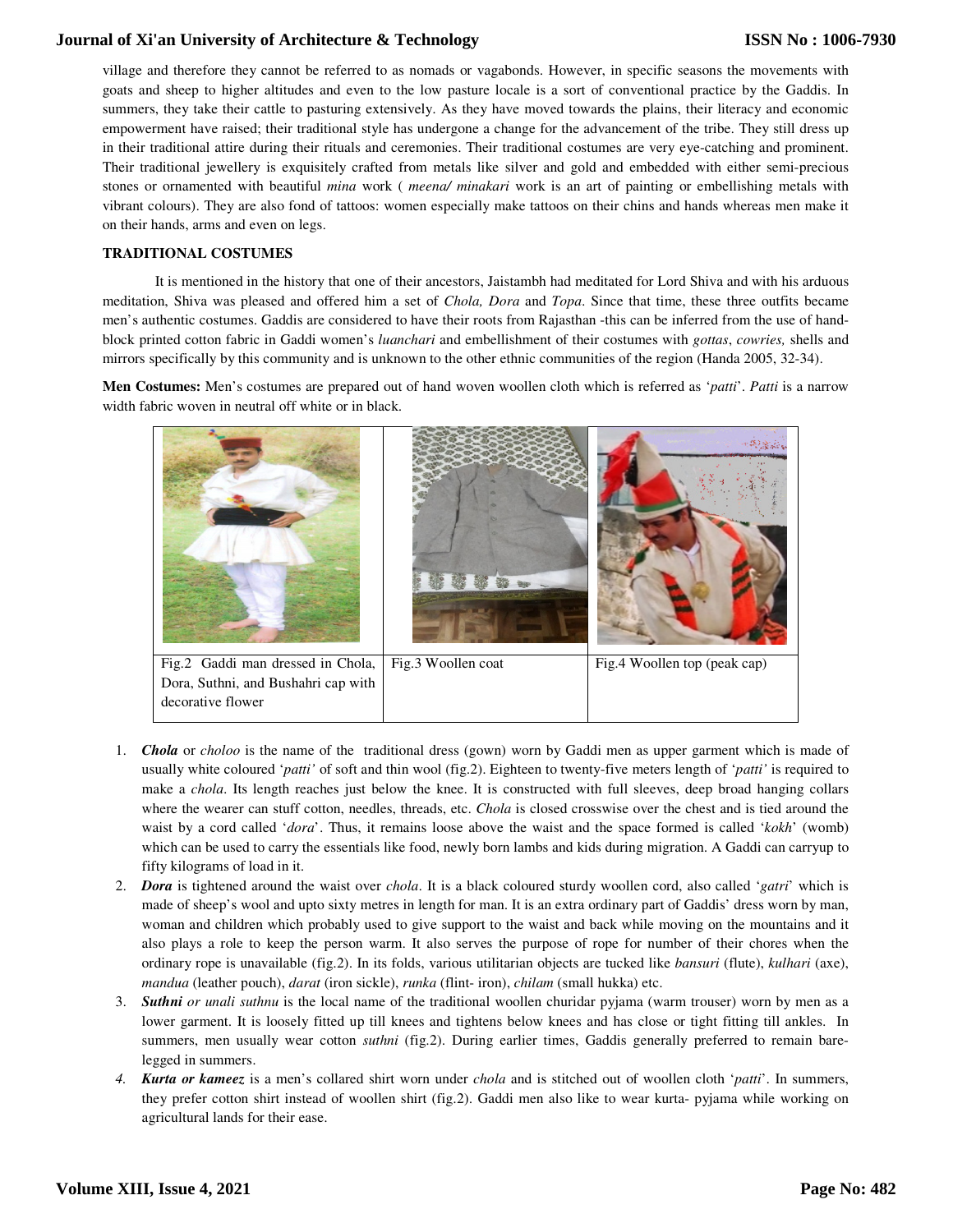- *5. Coat* is a tailored jacket which is worn over kurta-pyjama. It is a warm customised clothing constructed out of '*patti*'. This jacket has pockets at the waist level and one at the chest level on the left side of the coat. The inner lining also has a pocket on the right side close to the chest (fig.3).
- *6. Top or topa* (peak-cap) is a woollen cap worn as a head dress. It is noticeably different from others as it has flaps on two sides and a peak-like projection which represents the 'Kailash parvat' of Lord Shiva. Usually, the two flaps are kept folded up but during the chilled winters or mourning in the family, these flaps are pulled down over the ears and neck. Gaddis usually adorn their peak-caps with *kalgis* (feathers) of '*monal'* bird. They also use wild dry flowers or beads on their woollen *topas* as decorative elements. During folk dances, a red handkerchief is tied to the top of the cap which unfolds in the air when folks take swings in the dance (fig.4). *Top* is specifically worn in festivals, folk dances and various other ceremonies. In general, Gaddis also wear *Bushahri topi* or *Pahari topi* which is not their traditional head dress (fig.2).
- *7. Safa or pagadi* (turba**n)** of cotton cloth is worn by Gaddimen as an ordinary head dress in daily use. It is worn by giving number of folds to a long coloured cotton sheet of approximately five meters length. They decorate their turbans with flowers especially on marriages and fairs. *Safa* is worn as a symbol of respect and dignity.
- 8. *Mochrus or desi jutta* are lace less shoes made of crude leather. These are very sturdy which lasts for long and can bear rugged nomadic journeys of Gaddis. In earlier times, Gaddis usually remained bare- footed. But now, they also wear shoes that are available in the market for their daily use.
- 9. *Jadula or jarelu* are homemade foot-wear of coarse goat hair which resemble long boots and are worn while crossing the heavy snow passes during winters.
- 10. *Shawls* are wraps draped around the shoulders to cover the upper body during severe cold. These are made of sheep wool in 'single colour (off-white or grey)' or in 'black and white checks' for Gaddi men. These are large in size, heavy in weight and rough in texture. The size of the men's shawls is 3 x 1.5 meters.

## **Grooms costume:**

- 11. *Kadd or Luancha* is worn by Gaddi groom, which is very fascinating and attractive traditional full length dress. It has a bodice with an attached flared skirt and developed with twelve to fifteen meters length of red or maroon coloured cotton fabric. The skirt is usually made out of about thirty panels that contribute to the heaviness of the dress. Its lining cloth can be of same or in contrast colour. The sleeves are made with double layer of fabric which are fully decorated. The dress has an overlap in the front and fastened with strings. The dress is decorated with frills, laces, *gotas* (golden or silver coloured laces) and mirrors etc. and the edges are finished with bias binding (fig.5).
- 12. *Patka* is tied around the waist over the *kadd*. It is white and yellow coloured cotton cloth with approximately five meters length which is folded width wise and neatly draped around the waist with two- three rounds and tied with a single knot (fig.6).
- 13. *Sehra* is tied on the head of the groom. It prepared by local people with beautiful design detailing with *gotas*, glossy coloured papers and mirrors etc. Its edges are decorated with hanging colourful sticks called '*chiris*' all around the circumference made of glossy papers that fall over the face of the groom (fig.5).
- 14. *Shawl* is draped over the shoulders of the groom to complete the attire. It is specifically in red or maroon colour decorated with *gota* work (fig.5).

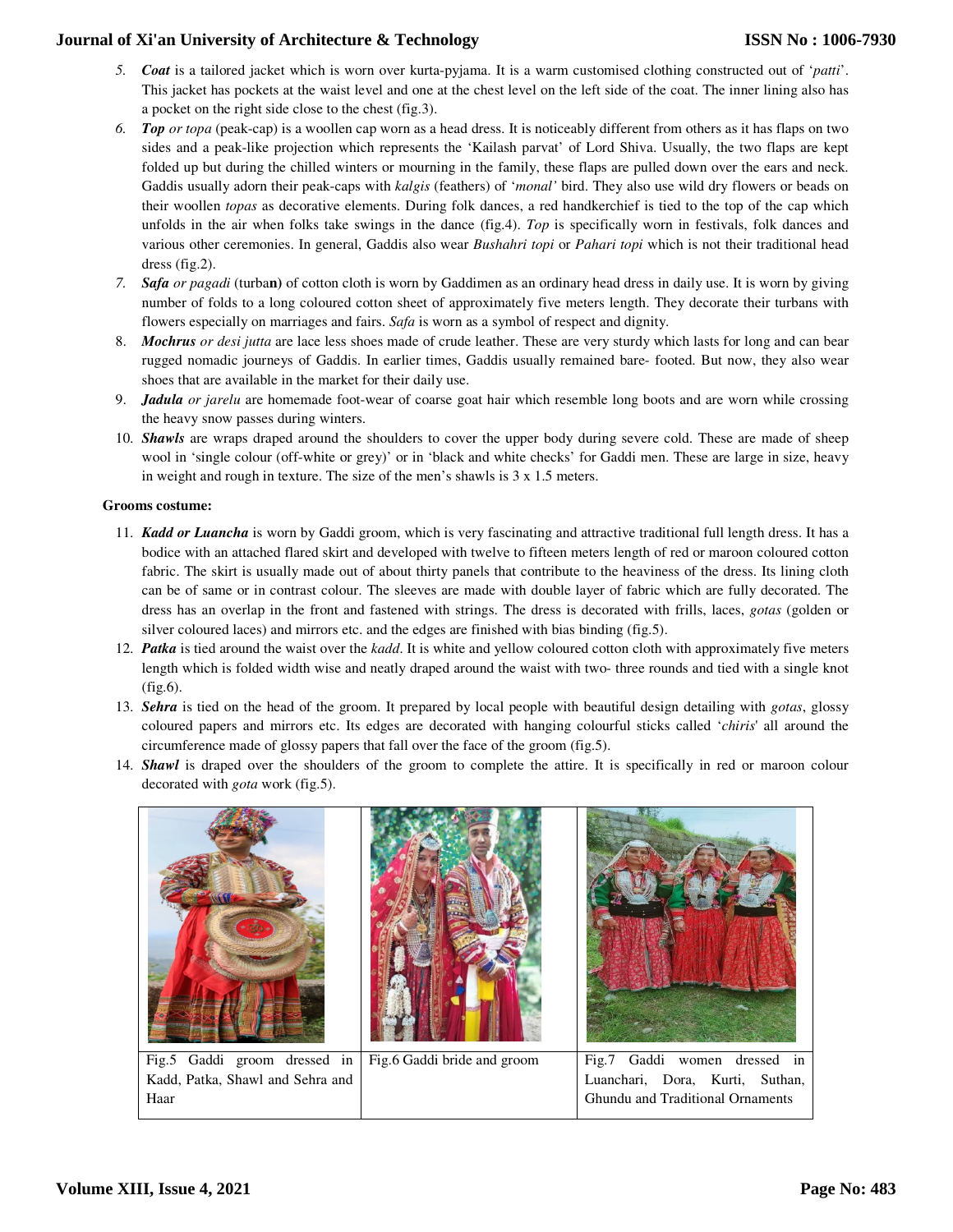**Women Costumes:** Gaddi women are known for their rosy complexion, graceful sharp features and are considered to be the most beautiful among the *pahari* women. Gaddi women have their unique identity with their costumes that are developed from hand-woven cotton cloth with block printing. *Chhimbas* are considered to be responsible for the development of hand-block printed cloth. '*Chhimba'* is a traditional caste of the dyers of *Barmer* (Rajasthan) which migrated with shepherding mass from Rajasthan to North Indian plains and Shivalik foothills long time back. Some of *Chhimbas* later settled in Shahpur village at lower range of Dhauladhar in District Kangra to serve the need of their Gaddi clients (Handa 1998, 268) (Handa 2005, 33-34).

- **1.** *Luanchari* is the upper garment worn by Gaddi women. It is frock shaped full length dress made out of fifteen to twenty metres cotton cloth with contrast coloured yoke finished with frills, laces and bias bindings at the edges. Its sleeves are decorated with *gotas* and frills (fig.7).
- **2.** *Dora* is a woollen black cord tied over the *luanchari* around the waist. This cord is forty-five to fifty metres long (fig.7) and serves the same function as for men**.**
- **3.** *Suthan* is a cotton *chooridar pyjami* (trouser) loose at the thighs and fitted below the knee level and has some horizontal folds referred as *chooris* at the ankle level, worn as a lower garment by Gaddi women. The old Gaddi women even prefer to wear woollen suthan.
- **4.** *Kurti* is a cotton collared shirt with front placket which is worn under *luanchari.* The collars and cuffs are fully ornamented with *gotas*, laces and buttons as these are the only visible parts of *kurti* when *luanchari* is worn over it (fig.7). Its length is up to the thigh level. Plackets and sometimes cuffs are tucked with chained silver buttons.
- **5.** *Ghundu or chadru* is the traditional *dupatta* draped over the head and that falls over the shoulders and to the back. It is 2 to 2.5 meters long coloured muslin with finished edges with frills and laces (fig.7). On occasions, '*gottia wala ghundu' i.e. dupatta* with heavy designing and ornamentation of *gota* or *zari* work (fig.6) and '*gothni wala ghundu' i.e. dupatta*  with borders stitched with different coloured cloth are worn by Gaddi women. These *dupattas* can be of muslin, georgette or silk. The old and widowed women wear white or off white coloured *chadru*.
- **6.** *Chola* is also worn by women in winters instead of *luanchari*. It is made of white coloured '*patti*' but is short in length than one used by men. It is worn over the *kurti*.
- **7.** *Footwear* of Gaddi women are also made of crude leather but lighter in weight and designed with colourful handicraft work. They also wear flat sole footwear and slippers purchased from markets.
- **8.** *Shawls* for women are woven with sheep wool and designed with borders of multi-coloured designs. It is softer than men's shawls. Its size is 2.5 x 1 meters. Gaddi women wrap it around the shoulders in cold weather.

**Bride's Costume:** Gaddi bride also completes her set of costumes with *luanchari, dora, ghundu, kurti* and *suthnu*. *Luanchari*  worn by bride is also called *Nuanchadi* as it is worn by the newlywed daughter- in- law (*nooh*) and is constructed in same style but with the deep bright shades of red or maroon colour in its skirt that is attached with the contrast coloured velvet bodice. It is tied with the black coloured *dora* of ten to twelve metres length around the waist. *Gottia wala ghundu* is draped over the head (fig.6).

## **TRADITIONAL ORNAMENTS**

Gaddis are very fond of wearing ornaments. Silver is considered sacred by Gaddis, therefore their jewellery is mostly made of silver with *mina* work in specific designs and motifs. Only nose ornaments are made of gold. Traditionally, these ornaments were crafted with intricacy and heavier in weight whereas in present time women prefer to wear light weight jewellery.

### **Women Ornaments**

- 1. *Chak or Chonk*: It is conical shaped silver jewellery which is worn in the centre over the top of head. *Chak* is attached with silver strings to two small round structures of uniform sizes called *chakdi*. After mounting chak, chakdis are fixed on both sides on the back side of the head. This ornament is considered as a symbol of being married.
- 2. *Beeni Chak:* It is round shaped jewellery worn over the braid. It is attached with one loop and two strings which are used to fix it over the braid. It can be crafted out of different metals*.*
- 3. *Clips*: These are silver hair clips connected with silver string which falls over the braid and clips are placed on both sides over the ears to hold hair.
- 4. *Chiri*: It is worn as a '*mangtika'* on the forehead. It is a big disc shaped silver ornament with multicoloured *mina* work in it and have number of silver beads hanging around the disc (Fig.8). It is attached with heavy silver chain to fix it over the forehead. This ornament is importantly worn by married women on festivals and ceremonies.
- 5. *Jhumkas*: These are bell shaped hangings attached with studs worn as ear ornaments (Fig.10). These may vary in shape, size and design as well as in metal.
- 6. *Fulli*: It is a big size round nose pin with a red coloured stone with clasps of gold and is worn by married women (Fig.11).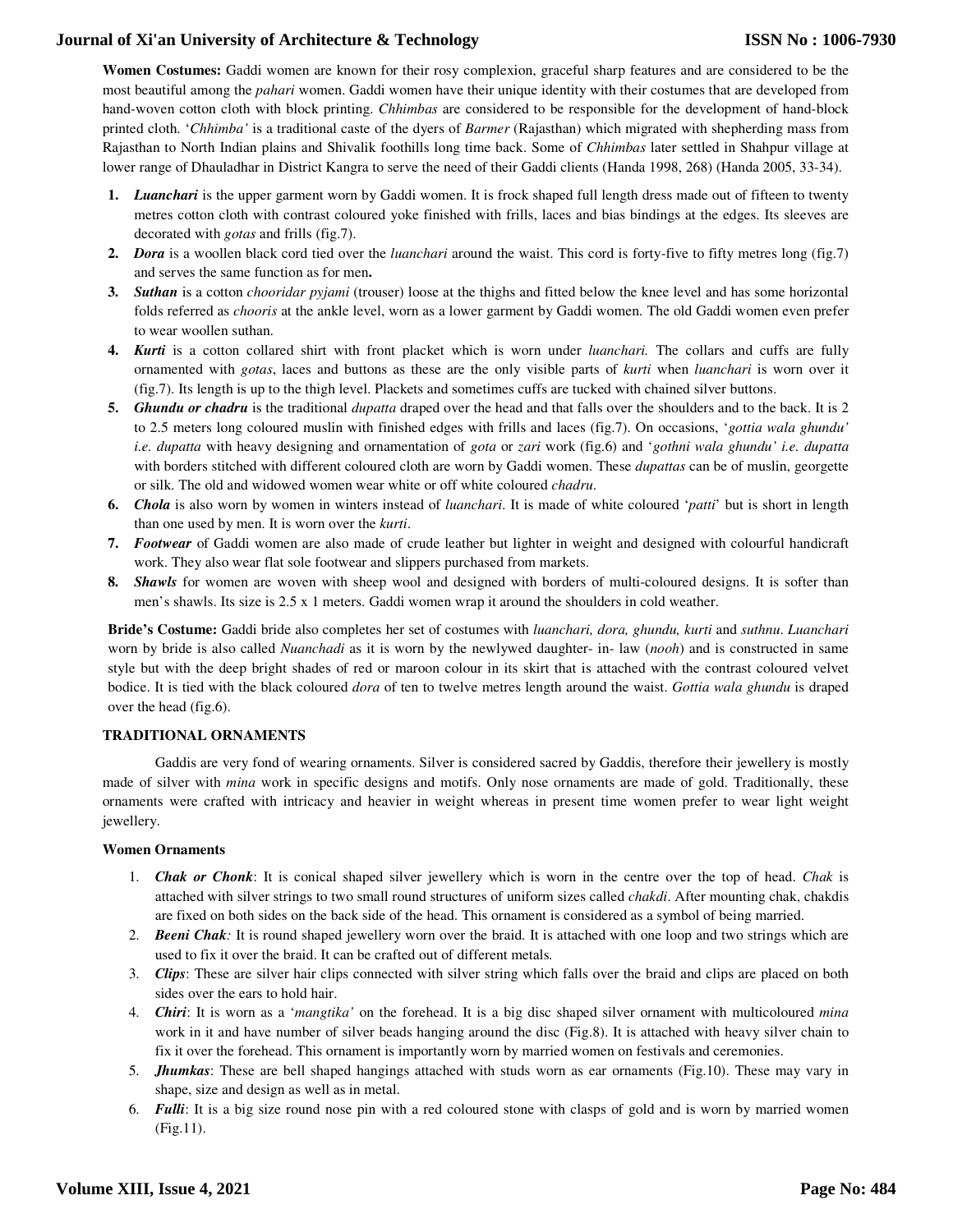- 7. *Balu*: It is a big nose ring made up of gold and has the diameter of 3-4 inches. Its design has an elaborate network which is studded with semi- precious stones (Fig.12). It is worn on the left nostril and a decorated chain is attached to it, which is hooked in the hair for support. It is worn by the brides, newlywed women, and by the married women in festivals and marriages.
- 8. *Chanderhar*: It is heavy neck jewellery made up of silver with mina work embedded in it. It has a group of chains attached with a triangular piece (on both ends), then with 2-3 rectangular pieces at regular intervals (on both sides) and then attached to the central big triangular piece which is extensively ornamented with *mina* work and hanging silver beads (Fig.13). It is worn in festivals, marriages and fairs. *Chanderhar* is also worn by groom on his marriage.
- 9. *Singi*: It is light weight, small sized necklace which clings to the neck. It has a tubular shaped silver pendant with a bunch of trinkets which is attached to the light weight strings of golden coloured beads.
- 10. *Gojru*: These are light weight, silver bracelets with narrow width (Fig.15). These are worn in pair in the wrists.
- 11. *Toke*: These are flat surfaced, broad shaped silver bracelets (Fig.14). *Tokes* are also worn in pair in the wrists.
- 12. *Gobi Chain*: These are silver ornaments worn around ankles. These are heavy and finely carved anklets (*pyjabe*) with lots of silver chains and trinklets.
- 13. *Pari*: These are also silver *pyjabe* but lighter than *gobi* chain. These make loud sound while walking which is usually a symbol of the presence of a newlywed in the house.
- 14. *Phullu*: These are silver toe ornaments of different shapes and sizes. Although these are worn by most of women and for newlyweds these are considered mandatory.

### **Men Ornaments**

- 1. *Dur*: These are gold ear rings worn by men (Fig.16&17). Traditionally, it is compulsory for the groom to wear *dur* at the time of marriage.
- 2. *Chain*: This is a chain either made in silver or gold worn around the neck (Fig.18).
- 3. *Chanderhar*: It is worn by groom at the time of his wedding (Fig.13).
- 4. *Chatta*: It is an exclusive ornament which has a mirror with hanging colourful beads or tassels downwards (Fig.19). It is worn by men around their waist over their traditional dress 'Chola' when they dressed up for folk dances.

| Fig.8 Chiri | Fig.9 Mangtika | Fig.10 Jhumka | Fig.11 Fulli | Fig.12 Balu  | Fig.13 Chanderhar |
|-------------|----------------|---------------|--------------|--------------|-------------------|
|             |                |               |              |              |                   |
| Fig.14Toke  | Fig.15 Gojru   | Fig.16 Dur    | Fig.17 Dur   | Fig.18 Chain | Fig.19 Chatta     |
|             |                |               |              |              |                   |

## **CONCLUSION**

Gaddi tribe is the most populated tribe of Himachal Pradesh. They have their heritage culture of festivals, songs, dances, costumes and ornaments. Though the clothing pattern of the Gaddi tribe is changing with the passage of time, yet *chola-dora* and *luanchadi-ghundu* dresses along with traditional ornaments are being worn by older generation in routine as they adhere to their culture. And by every generation it is being worn on the festivals, marriages and local fairs. Gaddi men who are engaged in agricultural and allied pursuits wear *kurta-pyjamas* like other local people. Gaddi women optionally wear *salwar-kameez* for their comfort in daily wear. However, Gaddi shepherds used to wear their traditional dress. Through this